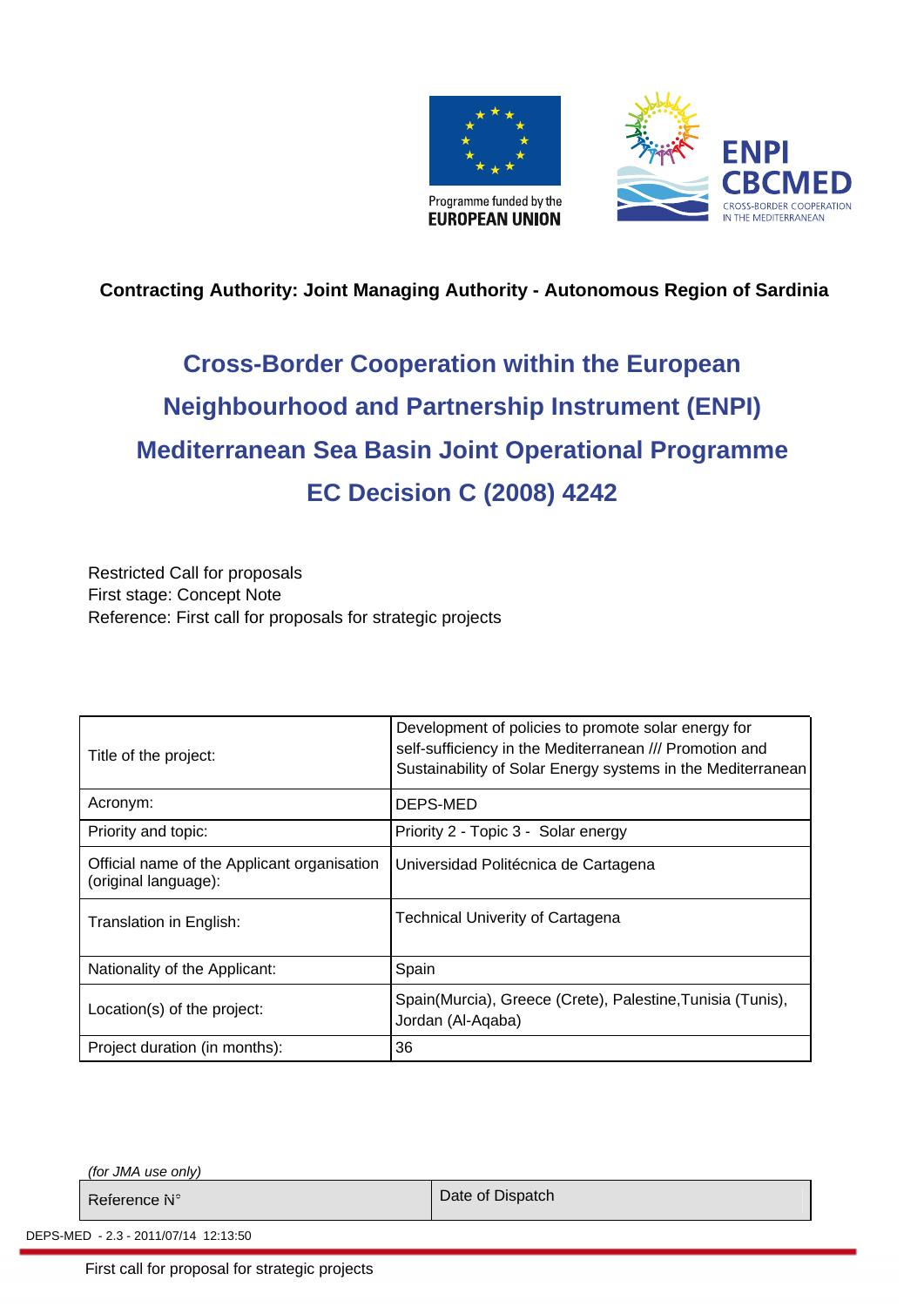

### **Contact details of the Applicant**

Applicant organisation: Universidad Politécnica de Cartagena

Translation in English: Technical Univerity of Cartagena

|                |                             | Number and Street or PO Box:      |      | PLAZA CRONISTA ISIDORO VALVERDE S/N |
|----------------|-----------------------------|-----------------------------------|------|-------------------------------------|
| City:          | Cartagena                   |                                   |      |                                     |
|                | Postal Code: $\sqrt{30202}$ |                                   |      |                                     |
| Country: Spain |                             |                                   |      |                                     |
|                |                             | Telephone: country code + number: | 0034 | 968 326558                          |
|                |                             | Fax: country code + number:       | 0034 | 968 326422                          |
|                | Email address:              | otri@upct.es                      |      |                                     |

#### **Legal representative**

Please make sure that the person indicated here is legally empowered to represent the institution. It should furthermore be the person signing the Declaration by the Applicant, then the Partnership Agreement and in case the Grant Contract.

|                                                                         | Name: José Antonio Franco Leemhuis |      |  |          |  |
|-------------------------------------------------------------------------|------------------------------------|------|--|----------|--|
| Position: Vice-Rector of Research and Innovation                        |                                    |      |  |          |  |
| Telephone: country code + number:<br>0034<br>968 32 57 07<br>968 338991 |                                    |      |  |          |  |
|                                                                         | Fax: country code + number:        | 0034 |  | 32 64 22 |  |
|                                                                         | Email address:   otri@upct.es      |      |  |          |  |

### **□ Contact person** ✔

Only if different from legal representative

| Name: M. Socorro García Cascales                      |            |  |  |
|-------------------------------------------------------|------------|--|--|
| Position:   Lecturer in Projects Engineering          |            |  |  |
| Telephone: country code + number: 00 34<br>968 326574 |            |  |  |
| Fax: country code + number:<br> 0034                  | 968 326300 |  |  |
| Email address: socorro.garcia@upct.es; otri@upct.es   |            |  |  |

Any change in the addresses, phone numbers, fax numbers and in particular email, must be notified in writing to the Joint Managing Authority. The Joint Managing Authority will not be held responsible in case it cannot contact an Applicant.

#### **NOTICE**

All personal data (such as names, addresses, CVs, etc.) mentioned in your Concept Note will be processed in accordance with Italian personal data protection code (Legislative Decree n.196/2003). Your replies to the questions in this form are necessary in order to assess your Concept Note and they will be processed solely for that purpose by the Joint Managing Authority. On request, you may be sent personal data and correct or complete them. For any question relating to these data, please contact the Joint Managing Authority. Beneficiaries may lodge a complaint against the processing of their personal data with the Guarantee Institution for the protection of personal data (Garante per la Protezione dei Dati personali).

DEPS-MED - 2.3 - 2011/07/14 12:13:50

First call for proposal for strategic projects 2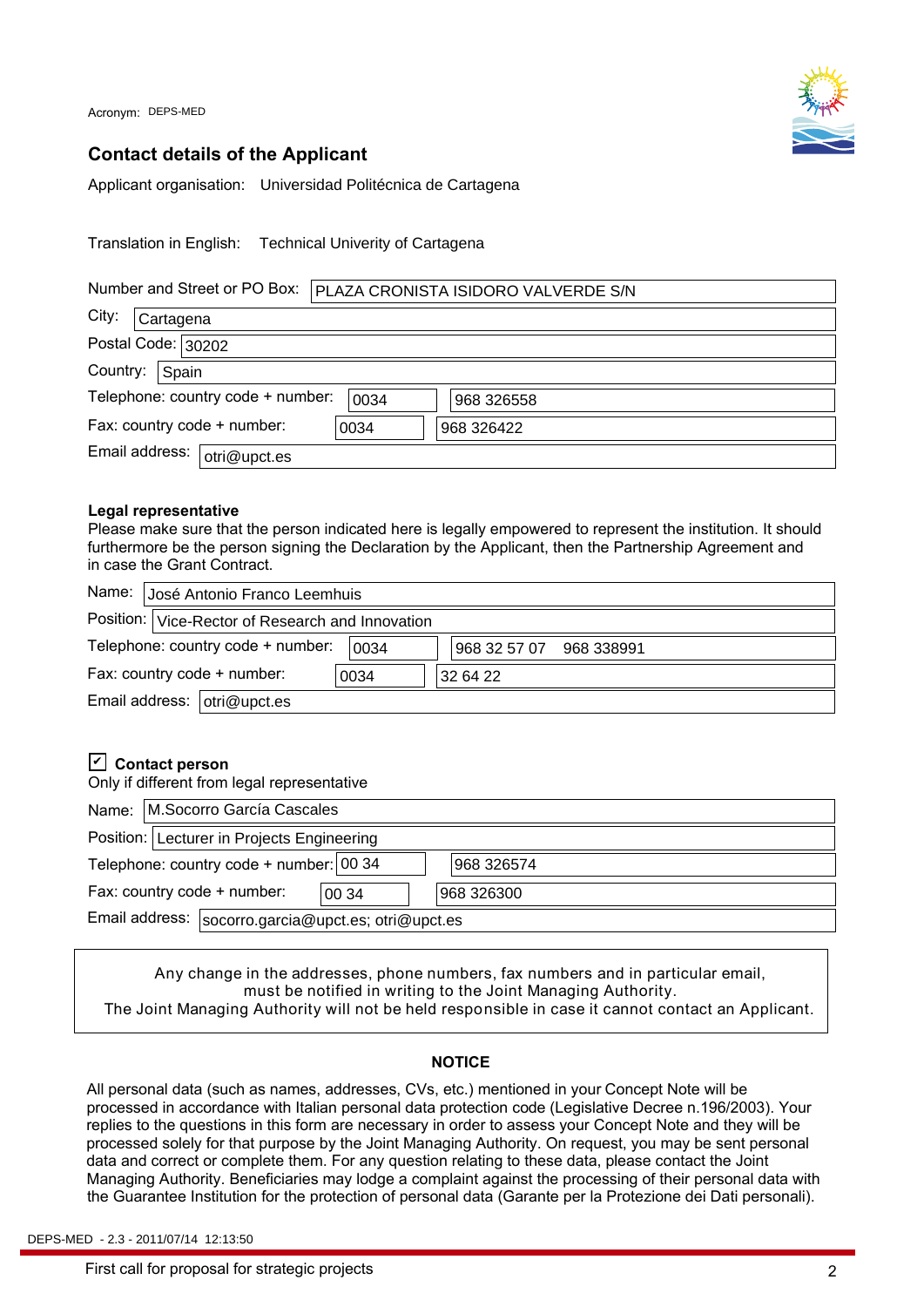

## **1. Basic project information**

### **1.1 Summary**

The elements assessed on the basis of the Concept Note (partnership composition, specific objective and expected results) may not be modified by the Applicant in the Full Application Form. (See par. 4.1.1 of the "Guidelines for grant applicants")

**Total duration of the project** (in months): 36

#### **Priority and topic the project is contributing to**

Priority 2 - Topic 3 - Solar energy

#### **Specific objective of the ToRs**

Promotion and implementation of innovative technologies...

#### **Target groups**

"Target groups" are the groups/entities who will be directly and positively affected by the project at the project purpose level

Project Partners and direct beneficiaries, SMEs, institutional energy agencies, civic associations, municipalities, regional governments. Public buildings to be provieded with energy supply (Schools, Small Medical Centre, Communal Centres, Sport Facilites...) in periurban and rural livelihoods.

#### **Final beneficiaries**

"Final beneficiaries" are those who will benefit from the project in the long term at the level of the society or sector at large

Extended beneficiaries population in the target livelihoods. Construction sector, air conditioning, electrical and plumbing services, agriculture, environment, residential, telecommunications, tourism, health and servicies. Students for the countries that attend the MSc in Renewable Energy offered by UPCT (Spain).

#### **Main expected results**

Estimate as a result of the project:

30 medium size Solar systems (Thermal+Photovoltaic) for the use of solar energy in its various forms, built and maintained in each of Palestine, Jordan, Tunisia). 2 demonstration facilities for R+D in Solar Thermal and PV, plus around 4 medium size systems built and monitorized (Spain, Greece).

12 scholarship student to attend the MSc in Renewable Energy offered by UPCT (Spain). A minimum of 200 publications in press about the activities of the project. At least 20 new businesses or productive initiatives in the sector from the implications of the project. At least 80 jobs during the project and 150 jobs will be created on the momentum sector of the project. Promulgation of at least 8 regulations favorable to the development of novel solar energy by the authorities of the territories of the project. Increase of at least 10% of the volume of economic activity sector. At least 5 publications in scientific journals.

**Total eligible costs**

€4.500.000,00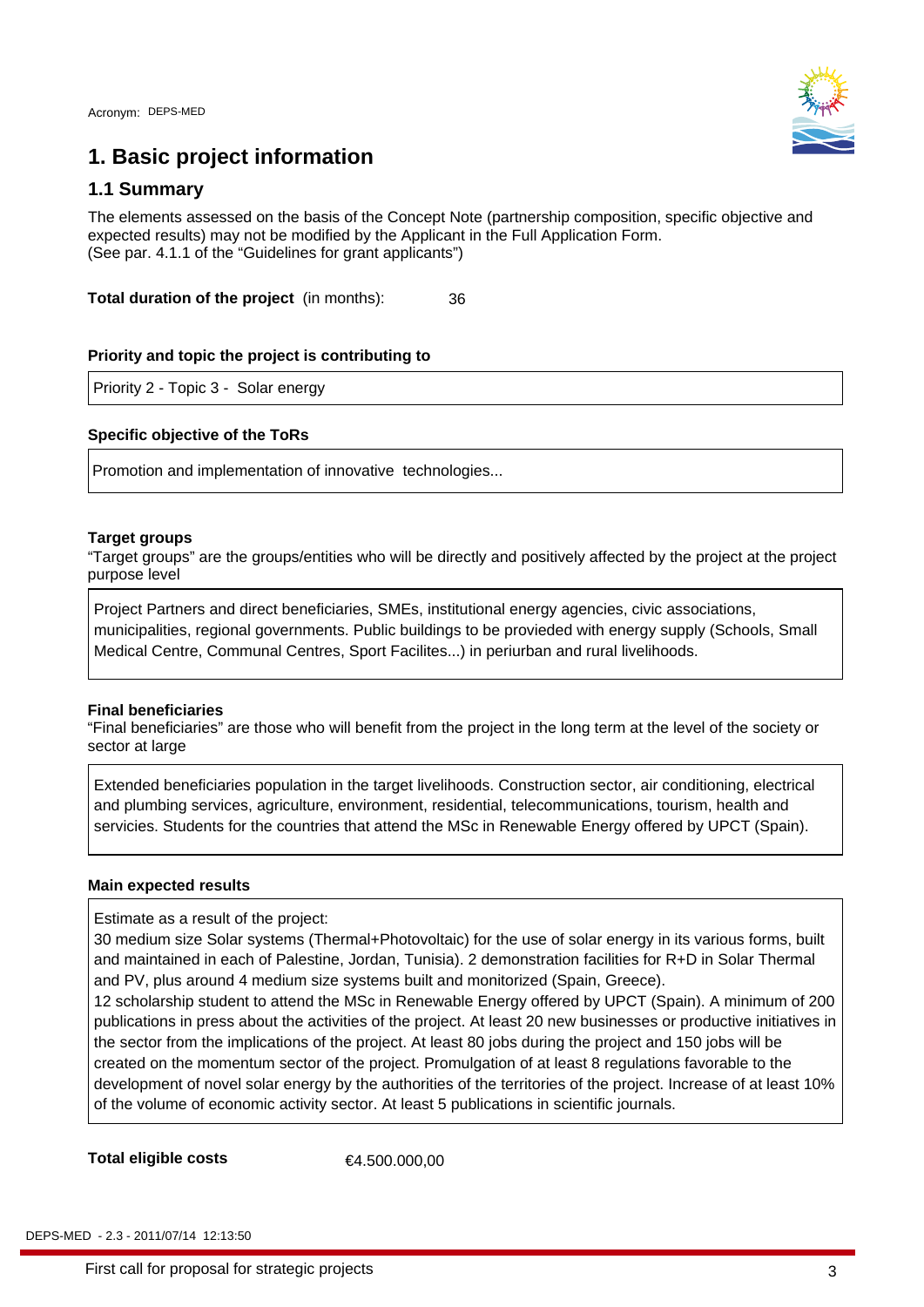### **1.2 Partnership**



One organisation can choose to participate per each topic according to two different options: once as Applicant or twice as partner. In case it participates in more than two (2) projects as partner or in more than one (1) project as Applicant for each topic, all concerned projects within that topic only will be considered ineligible under this call. (See par. 3.2.1 of the "Guidelines for grant applicants")

#### **Applicant**

| Name of the organisation<br>(Translation in English): | <b>Technical Univerity of Cartagena</b> |
|-------------------------------------------------------|-----------------------------------------|
| Legal status:                                         | Regional or local public administration |
| Specify the legal status:                             |                                         |
| Country:                                              | Spain                                   |
| Region:                                               | Murcia                                  |
| National Registration number:                         | Q8050013E                               |

#### **Partner 1**

| Name of the organisation in English: Sustainable Development Foundation |                        |            |  |
|-------------------------------------------------------------------------|------------------------|------------|--|
| Legal representative:                                                   | <b>Emilo Ballester</b> |            |  |
| Legal status:                                                           | <b>NGO</b>             |            |  |
| Specify the legal status:                                               | $- -$                  |            |  |
| Country:                                                                | Spain                  |            |  |
| Region:                                                                 | Murcia                 |            |  |
| Type of region:                                                         | <b>OEligible</b>       | OAdjoining |  |
| National Registration number:                                           | G73611709              |            |  |

#### **Partner 2**

|                               |                             | Name of the organisation in English: Mediterranean Agronomic Institute of Chania - CIHEAM/MAICh |  |
|-------------------------------|-----------------------------|-------------------------------------------------------------------------------------------------|--|
| Legal representative:         | Alkinoos Nikolaidis         |                                                                                                 |  |
| Legal status:                 | Body governed by public law |                                                                                                 |  |
| Specify the legal status:     |                             |                                                                                                 |  |
| Country:                      | Greece                      |                                                                                                 |  |
| Region:                       | Kriti                       |                                                                                                 |  |
| Type of region:               | <b>OEligible</b>            | OAdjoining                                                                                      |  |
| National Registration number: | EL 0 90087459               |                                                                                                 |  |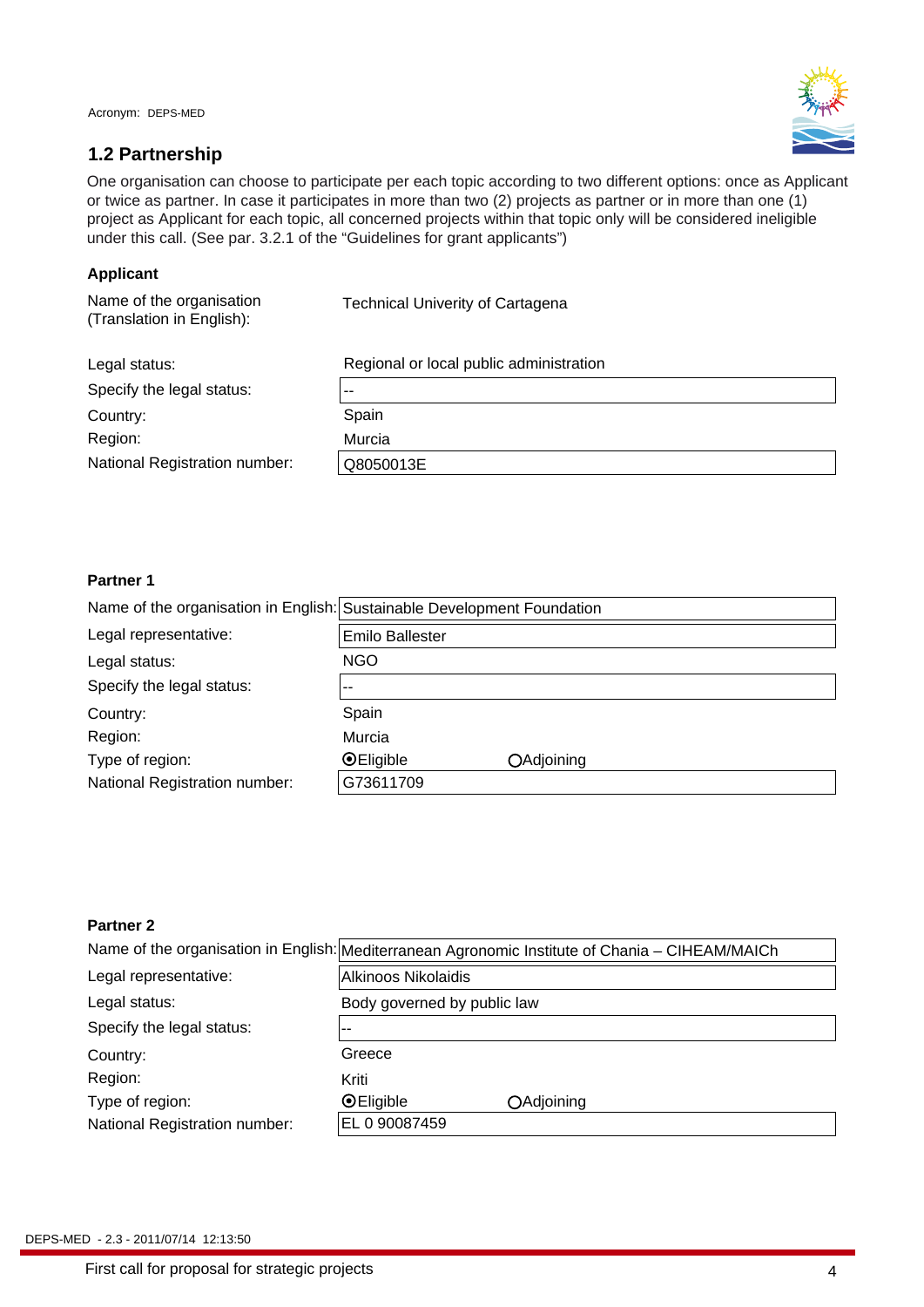

### **Partner 3**

|                               |                                                  | Name of the organisation in English: The Palestinian Energy and Environment Research Center (PEC) |  |
|-------------------------------|--------------------------------------------------|---------------------------------------------------------------------------------------------------|--|
| Legal representative:         | Basel Yaseen (RE&EE department Director)         |                                                                                                   |  |
| Legal status:                 | Ministry or other national public administration |                                                                                                   |  |
| Specify the legal status:     | $- -$                                            |                                                                                                   |  |
| Country:                      | Palestinian Authority                            |                                                                                                   |  |
| Region:                       | --                                               |                                                                                                   |  |
| Type of region:               | O Eligible                                       | ○ Adjoining                                                                                       |  |
| National Registration number: | N/A; PIC # 999530972                             |                                                                                                   |  |

### **□ Partner 4** ✔

|                               | Name of the organisation in English: National Engineering School of Tunis |                   |  |
|-------------------------------|---------------------------------------------------------------------------|-------------------|--|
| Legal representative:         | Chiheb Bouden                                                             |                   |  |
| Legal status:                 | Regional or local public administration                                   |                   |  |
| Specify the legal status:     | $- -$                                                                     |                   |  |
| Country:                      | Tunisia                                                                   |                   |  |
| Region:                       | Tunis                                                                     |                   |  |
| Type of region:               | $\odot$ Eligible                                                          | <b>OAdjoining</b> |  |
| National Registration number: | 30333L                                                                    |                   |  |

### **□ Partner 5** ✔

| Name of the organisation in English: The University of Jordan |                                |  |  |
|---------------------------------------------------------------|--------------------------------|--|--|
| Legal representative:                                         | <b>Abel Tweissi</b>            |  |  |
| Legal status:                                                 | Body governed by public law    |  |  |
| Specify the legal status:                                     | $\sim$ $\sim$                  |  |  |
| Country:                                                      | Jordan                         |  |  |
| Region:                                                       | Al-Aqaba                       |  |  |
| Type of region:                                               | <b>⊙Eligible</b><br>∩Adjoining |  |  |
| National Registration number:                                 | VAT number 017000850           |  |  |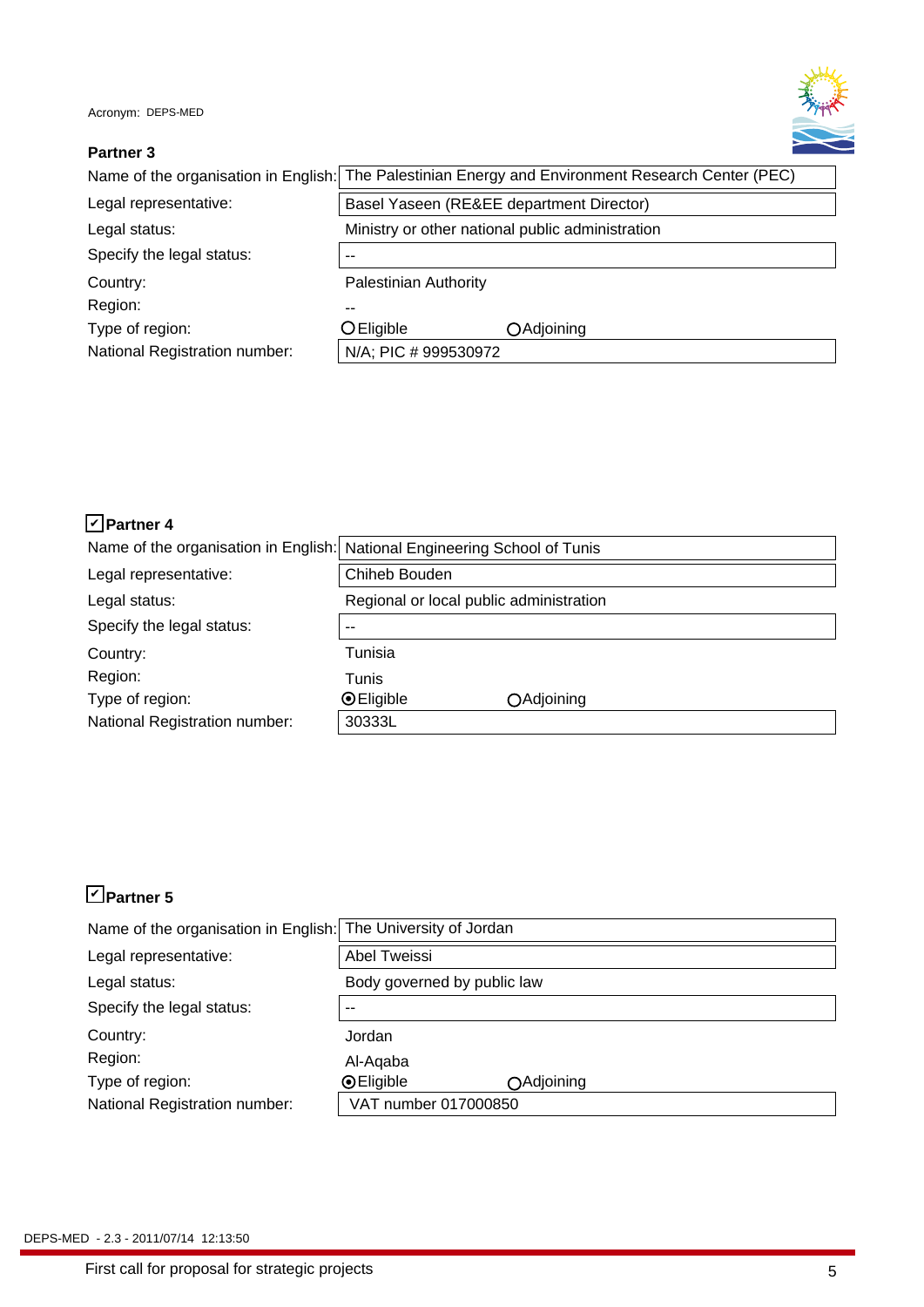| $\Box$ Partner 6 |  |
|------------------|--|
|------------------|--|

| Name of the organisation in English: -- |               |                   |
|-----------------------------------------|---------------|-------------------|
| Legal representative:                   | $- -$         |                   |
| Legal status:                           | --            |                   |
| Specify the legal status:               | $\sim$ $\sim$ |                   |
| Country:                                |               |                   |
| Region:                                 | --            |                   |
| Type of region:                         | O Eligible    | <b>OAdjoining</b> |
| National Registration number:           | $- -$         |                   |

#### **□ Partner 7** Name of the organisation in English: --Type of region: ○ Eligible ○ Adjoining Country: Region: Legal status: Specify the legal status: Legal representative: National Registration number: -- -- -- -- -- --

| $\Box$ Partner 8<br>Name of the organisation in English: -- |           |             |
|-------------------------------------------------------------|-----------|-------------|
|                                                             |           |             |
| Legal representative:                                       | $-$       |             |
| Legal status:                                               | --        |             |
| Specify the legal status:                                   | $-$       |             |
| Country:                                                    | --        |             |
| Region:                                                     | --        |             |
| Type of region:                                             | OEligible | ○ Adjoining |
| National Registration number:                               | $-$       |             |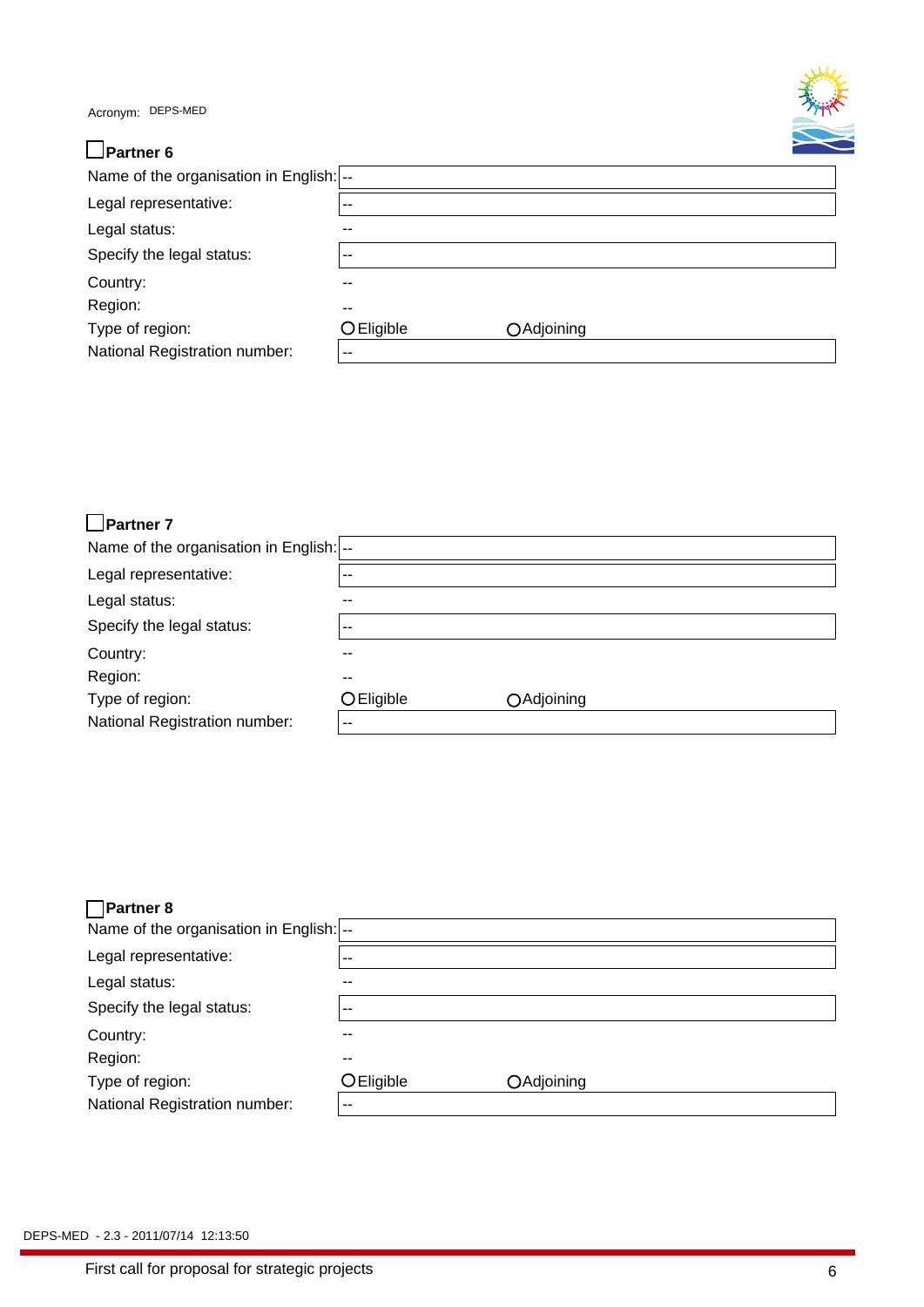| <b>∟Partner 9</b> |  |
|-------------------|--|
|-------------------|--|

| Name of the organisation in English: -- |           |            |
|-----------------------------------------|-----------|------------|
| Legal representative:                   |           |            |
| Legal status:                           | --        |            |
| Specify the legal status:               | $-$       |            |
| Country:                                |           |            |
| Region:                                 | --        |            |
| Type of region:                         | OEligible | OAdjoining |
| National Registration number:           | $-$       |            |

#### **□ Partner 10** Name of the organisation in English: |--Type of region: <br> O Eligible 
<br>
O Adjoining Country: Region: Legal status: Specify the legal status: Legal representative: National Registration number: -- -- -- -- -- --

### **□ Partner 11**

| Name of the organisation in English: -- |            |                   |
|-----------------------------------------|------------|-------------------|
| Legal representative:                   | --         |                   |
| Legal status:                           | $- -$      |                   |
| Specify the legal status:               | $- -$      |                   |
| Country:                                | --         |                   |
| Region:                                 | $- -$      |                   |
| Type of region:                         | O Eligible | <b>OAdjoining</b> |
| National Registration number:           | $- -$      |                   |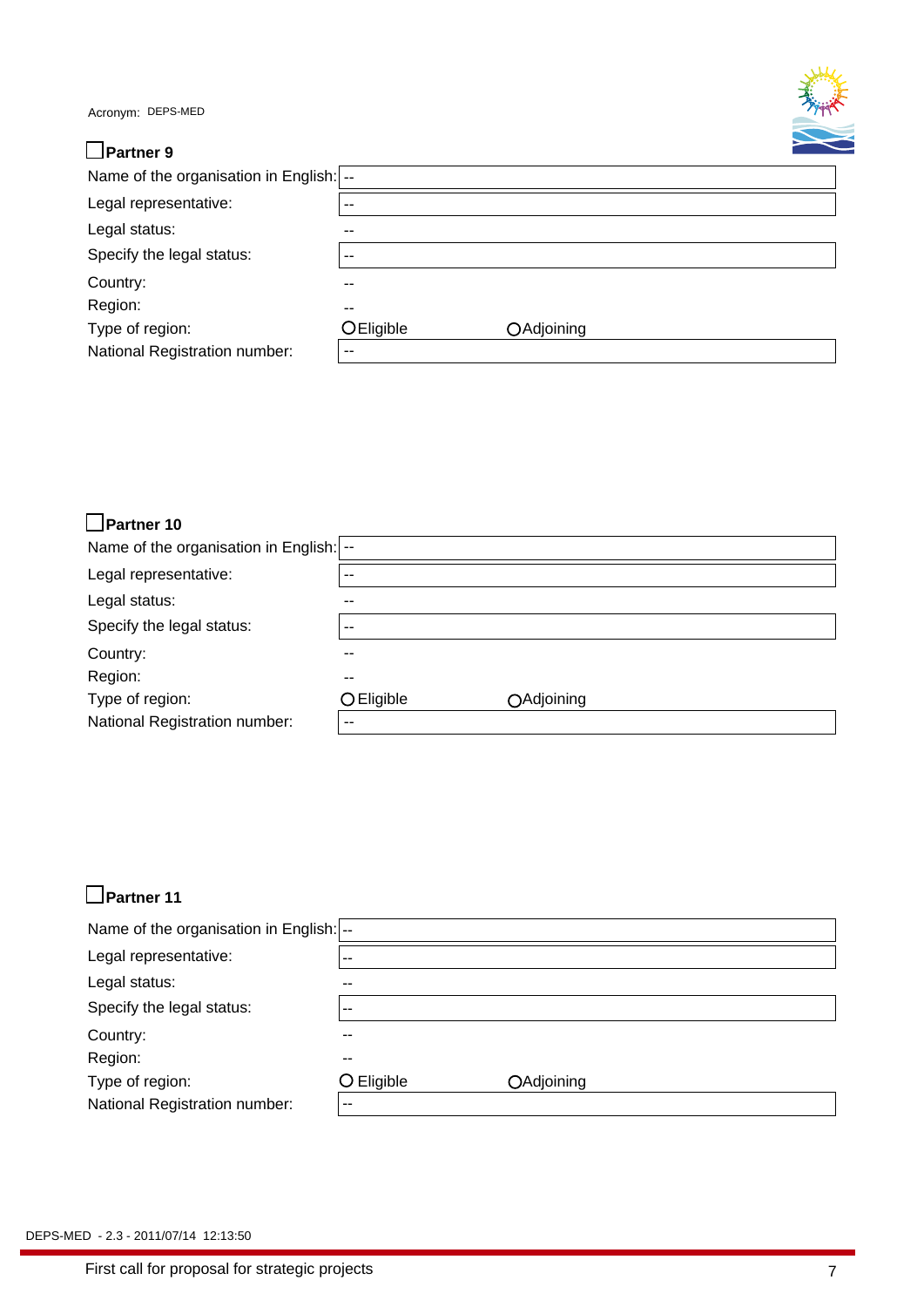| Name of the organisation in English:   -- |           |             |
|-------------------------------------------|-----------|-------------|
| Legal representative:                     | $- -$     |             |
| Legal status:                             | --        |             |
| Specify the legal status:                 | $- -$     |             |
| Country:                                  | --        |             |
| Region:                                   | $- -$     |             |
| Type of region:                           | OEligible | O Adjoining |
| National Registration number:             | $- -$     |             |

#### **□ Partner 13**  Name of the organisation in English: --Type of region: <br> O Eligible 
<br>
O Adjoining Country: Region: Legal status: Specify the legal status: Legal representative: National Registration number: -- -- -- -- -- --

## **□ Partner 14**

| Name of the organisation in English: -- |                     |            |
|-----------------------------------------|---------------------|------------|
| Legal representative:                   | --                  |            |
| Legal status:                           | --                  |            |
| Specify the legal status:               | --                  |            |
| Country:                                | $- -$               |            |
| Region:                                 | --                  |            |
| Type of region:                         | $\bigcirc$ Eligible | OAdjoining |
| National Registration number:           | $\sim$ $\sim$       |            |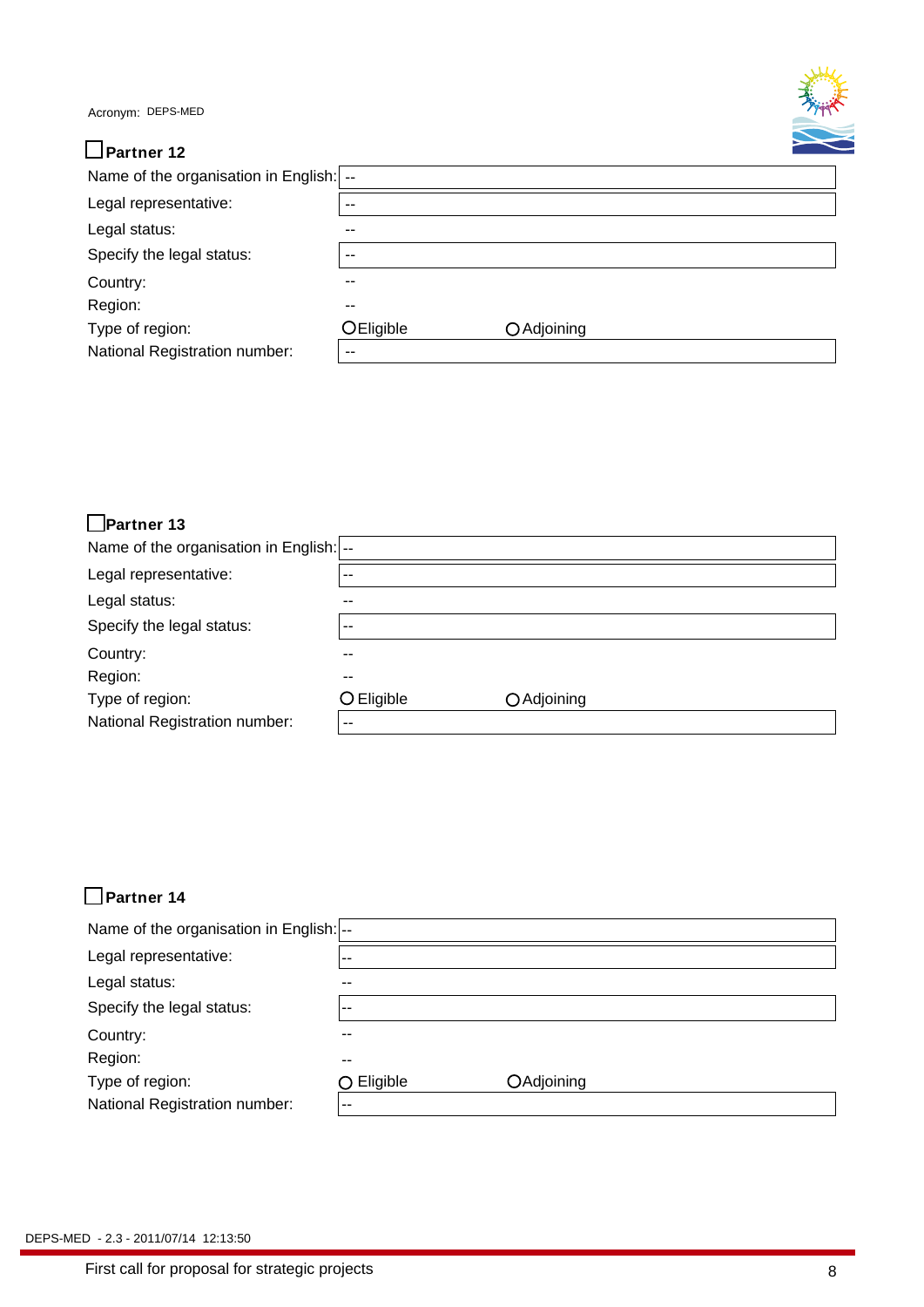

### **1.3 Budget of the Project**

| Total eligible costs of the project (A)            | €4.500.000,00 |
|----------------------------------------------------|---------------|
| Requested Programme contribution (B)               | €4.050.000,00 |
| % of total eligible costs of the Project (B/A)x100 | 90.00         |

## **2. Relevance of the project**

### **2.1 Location of the project activities**

Please specify in relation to the identified country(ies) and region(s) the proposed activities

The project will be located in the following countries and regions all of them eligible: Spain (Murcia), Greece (Crete), Palestian Autority (whole contry), Tunisia (Tunis) and Jordan (Al-Aqaba)

The proposed activities in each region eligible are in the implementation pilot phase:

- Murcia: In Solar Thermal: in production of cold air conditioning: pilot plant analysis and aspects to improve. In Solar Photovoltaic: PV connected to a network and self-consumption impact analysis on BT and transport networks and monitoring and PV stand-alone sytems: Saving energy through eficient storage means.

- Crete: In Solar Thermal: Pilot Installations in production of cold air conditioning and HWS tourist use and/or services. In photovoltaic solar : PV connected to a network and self-consumption and PV self-supplying in isolated areas and for agricultural applications, such as: production of electricity for agriculture, pumps, irrigation and automation.

- Palestine: In Solar Thermal: Basic services, i.e.: hospitals. Solar Photovoltaic: applications to electrify isolated schools, pilot project to remote clinics electrification, households, Bedouin tents, agricultural farms, water pumping.

- Tunisia and Jordan: In Solar thermal: S.H.W: tourist use and/or services. In Solar Photovoltaic: PV connected to a network and self-consumption and PV stand-alone systems in isolated areas In addition to the pilot initiatives in each of the eligible regions and the implementation of R & D activities developed in each of them (see section 2.2.) Must develop all training activities in different business sectors and encouraging the promotion of entrepreneurship in each of the partner countries.

The international dimension of the project will be emphasized by:

- Student visit/stay from Tunisia, Palestine, Jordan and Crete which will attend the MSc in Renewable Energy (UPCT-Spain). This will create a network between the students that could last longer that the project itself.

- At least two open Workshops that will be held at the end of the second and third years of the project. One of the Workshops will be held in a Northern Mediterranean Country (Spain or Greece), the other one in a Southern Mediterranean country (Tunisia, Jordan or Palestine).

- Meetings of the consortium, at least two meetings per year (two of them coincident with the above mentioned Workshops), hosted by different countries and if possible rotation between Southern and Northern Mediterranean countries.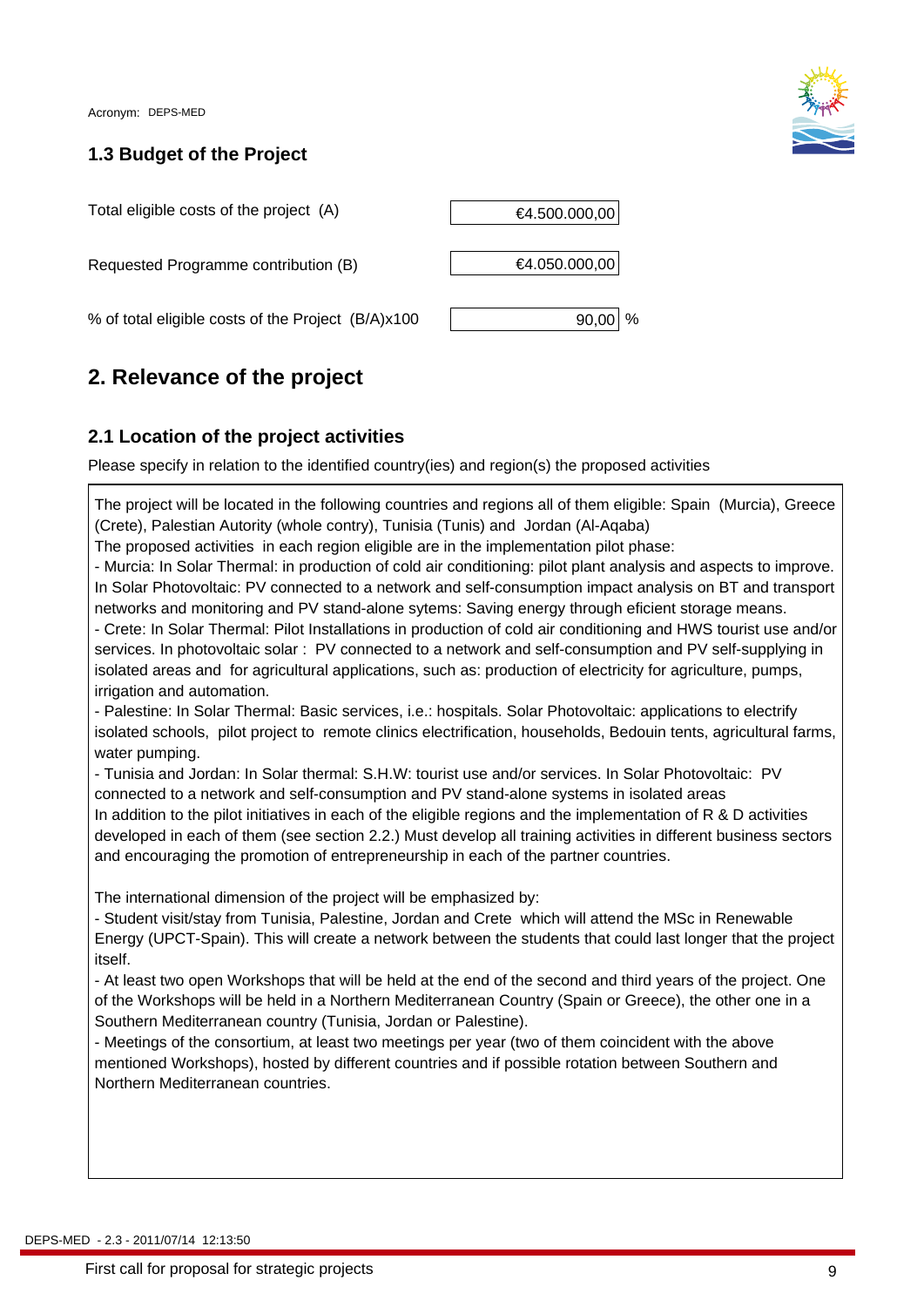

### **2.2 Specific objective and expected results**

Describe the project specific objective and the expected results to be achieved. Underline the cross-border dimension of the specific objective and expected results of the project at Mediterranean Sea Basin level.

GO: General Objetives; SO: Specific objetives; ER: Expected Results

GO1. Promotion of pilot initiatives. SO1.1.Promotion and implementation of Innovation and Technology in Solar Thermal and Photovoltaic Solar Energy:

ER.1.1. Design, and build several installations to demostrate the of use solar energy with the following applications: Solar Photovoltacic for electricity production, including Balance Systems for energy storage and/or grid connected systems which will provide electricity for telecommunications, agricultural (irrigation pumping and automatin systems, possibly integrated with greenhouses).Thermal solar for production for cold air conditioning, hot water, heat, pool heating, heat for industrial processes. Exploitation and integration of different applications to improve or achieve energy sustainability.

SO1.2. Knowledge transfer to good practice in the installation, use and application of solar technology: ER1.2.1 Training of technicians in each country, installers and designers with a direct stake in each of the technologies and through the organization of specific courses from the technical facilities and pilot and trained in their execution.

ER1.2.2. Scholarships at least two technician per participating of Mediterranean countries by one year for the MSc of Renewable Energy (UPCT, Murcia, Spain) during the second and third year of the project. These students will go back to their countries and collaborate in diffusion activities and local technician formation. GO2. Innovation and technology transfer to SMEs and business network:

SO2.1. Knowledge transfer of the different technologies in each of the applications of solar Thermal and PV. ER2.1.1.Holding meetings (one per country), related technology among business sectors (electricity, air conditioning, construction) of the country and supply companies and whistles.

SO2.2. Implicación business organizations, SMEs, entrepreneurs from the beginning of the initiatives

ER2.2.1.Training in every country of the consortium for the development of solar energy, with involvement of business organizations, SMEs and social economy, entrepreneurs, etc.

SO2.3. Achieving involvement of investors in sectors potentially Solar knowledge, and that support industrial processes and bidding processes for public works in the area of Solar Energy.

ER2.3.1. Making tripartite meetings: Authorities / entrepreneurs / investors in each country / region where the authorities intend to establish a calendar / promotion in the sector, including visits to each country to the network facilities of pilot initiatives.

GO3. Technology transfer, R+D for technological adaptation in the specific conditions of each country.

SO3.1. Technological Innovation and R+D in Solar Thermal Energy

ER3.1.1 Protection outside in solar thermal panels in areas with high temperatures

ER3.1.2.Improvements in production facilities for air conditioning cold and commissioning existing pilot plant

ER.3.1.3. Characterization of thermo-fluid dynamics of solar collectors in general.

ER.3.1.4. Modelling of solar thermal systems

SO. 3.2. Technological Innovation and R+D on Photovoltaic Solar Energy, building integration of new emerging PV techologies, specially thin fill and organic modules (the last one in R+D stage).

ER 3.2.1. PV self-consumption network: System Monitoring, monitoring, comparative analysis of the impact of consumption on BT network distribution and transportation.

ER3.2.2. PV stand-alone systems: Saving energy through efficient storage means. Monitoring facilities.

ER3.2.3. Characterization and performance improvement of PV panels by cooling them with air and water.

ER 3.2.4. Integration of Solar Technologies into Buildings

OG4. Promoting cooperation, assessment of the potential solar energy and the continuity of the actions between the participating countries

SO4.1. Gathering of the local law of the recommendations and conclusions of the project.

SO4.2. Research on public policies and/or liberalization and promotion of renewable energy an its impact on local communities and the people's access to energy will be carried out.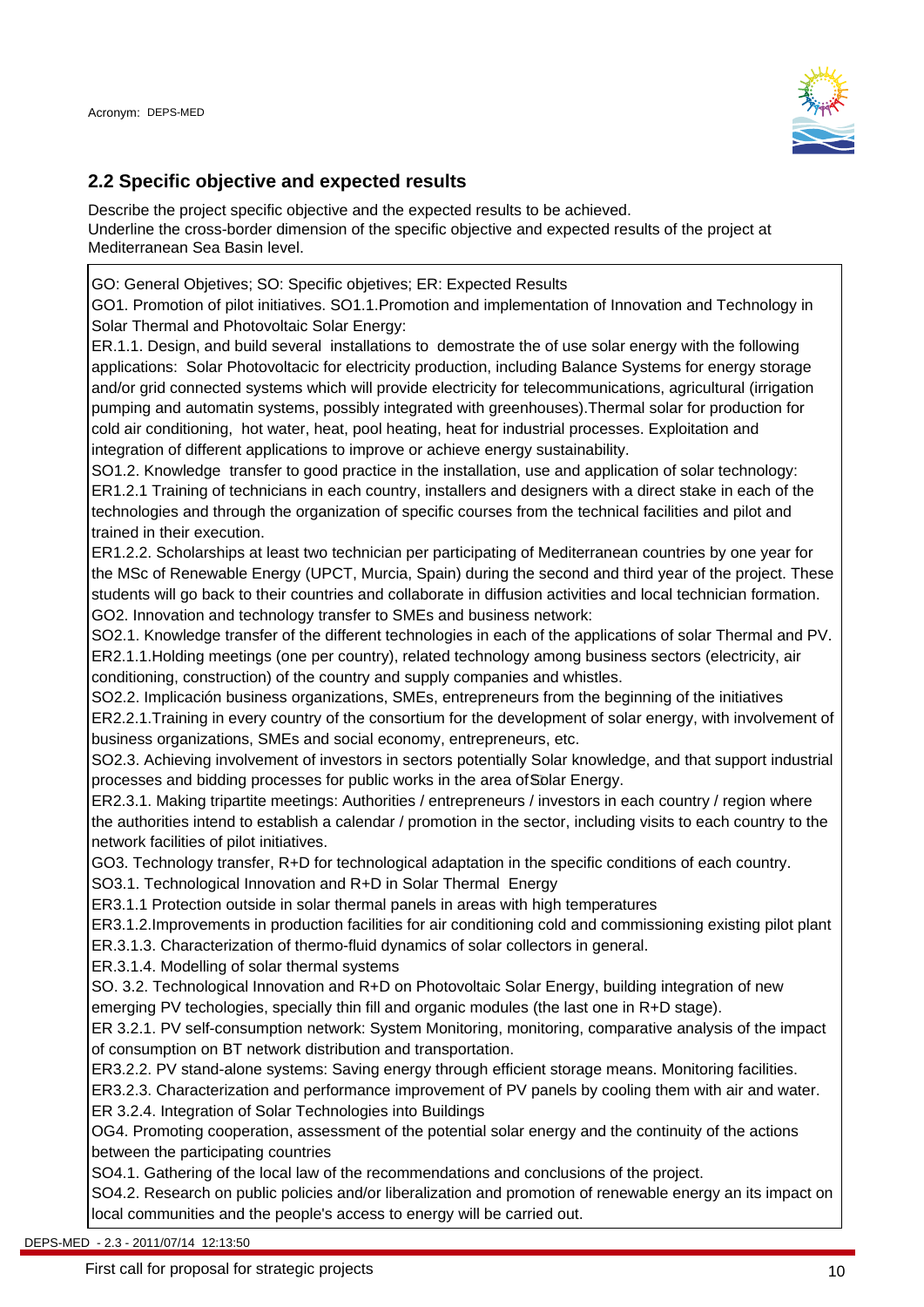### **2.3 Relevance of the partnership**



- institutional status and role in the national frameworks
- expertise and territorial competence relevant to the scope
- role in proposing, setting up and implementing policies and/or strategies for the territories and matters addressed by the proposed project
- capacity to mobilise target groups / stakeholders
- transnational involvement/role in international (EU and non) networks on the matters addressed by the proposed project, permanent partnership (beyond specific co-operation projects), institutional agreements, etc.
- capability of awareness raising and spreading of the achievements

Demonstrate how and why the cross-border nature of the partnership brings a real added value for carrying out the activities of the project.

If the partnership includes partners coming from adjoining regions, please describe the added value of their participation and motivate their contribution in relation to the implementation of the project and the achievement of expected results.

Applicant: Technical University of Cartagena, UPCT, Spain.

UPCT is a Spanish academic and public institution, also involved in Research and Development processes. Its main focus is in Technical, Engineering and Economics degrees. Among the degrees offered are MSc of Renewable Energy. To highlight the existence of different research groups in the field of renewable energies and especially in the field of solar thermal and photovoltaic. Likewise UPCT Murcia with the University recently received the Campus of International Excellence: Campus Mare Nostrum CMN. CMN mission is to strengthen the socio-economic development of the Region of Murcia and contribute to resolving the main challenges of the Mediterranean basin, identifying development needs faced by the Region of Murcia, shared by the countries of the Mediterranean basin.

Partner 1: Sustainable Development Foundation. Participate actively in the design of national policies and regional development of the Renewable Energy and in particular solar energy and conservation measures and energy efficiency through their legal authorized representative.

Partner 2: The Mediterranean Agronomic Institute of Chania, based in Chania, Crete, Greece, is a public institution of higher education, dedicated to post-graduate specialised education, applied research and the development of Mediterranean agriculture. MAICh is a constituent Institute of the International Centre of Advanced Mediterranean Agronomic Studies (CIHEAM). The Center is an intergovernmental organization (thirteen member States) whose purpose is the development of scientific co-operation by providing post graduate education, research and applications in the fields of economics, management, and applied biological, technological and environmental sciences, as related to Mediterranean Rural Areas.

Partner 3: The Palestinian Energy and Environment Research Center (PEC) is a focal for all Renowable Energy & Energy Efficiency (RE&EE) applications and measures appointed by the Palestinian Energy Authority (PEA) where it is working under its supervision. PEC staff has a very good experience in the field of RE&EE studies, researches and implementation of RES pilot projects. PEC in a process of developing a national energefficiencia action plan (NEEAP) for developing of RE&EE. This plan for developing renewable energy and increasing energy efficiency comes in harmony with the policy of the Palestian Energy Autority. Partner 4: National Engineering School of Tunis (ENIT in Tunisia): University where they develop research in: solar energy, energy efficiency in buildings, solar desalination, solar cooling.

Partner 5: The University of Jordan: University including engineering and technology studies and environmental research center.The University of Jordan had received a grant to establish a master course on the Environmental Engineering and Climate Change (MAPEC) from EU through TEMPUS program. Main objective of the MAPEC project is to improve the capacities of three Jordanian and three Syrian Universities on environments and climate change issues, to provide a high quality education for Jordanian and Syrian students, training new experts to be createve in the labour market, so they can challenge and stimulate posts in industry or research field.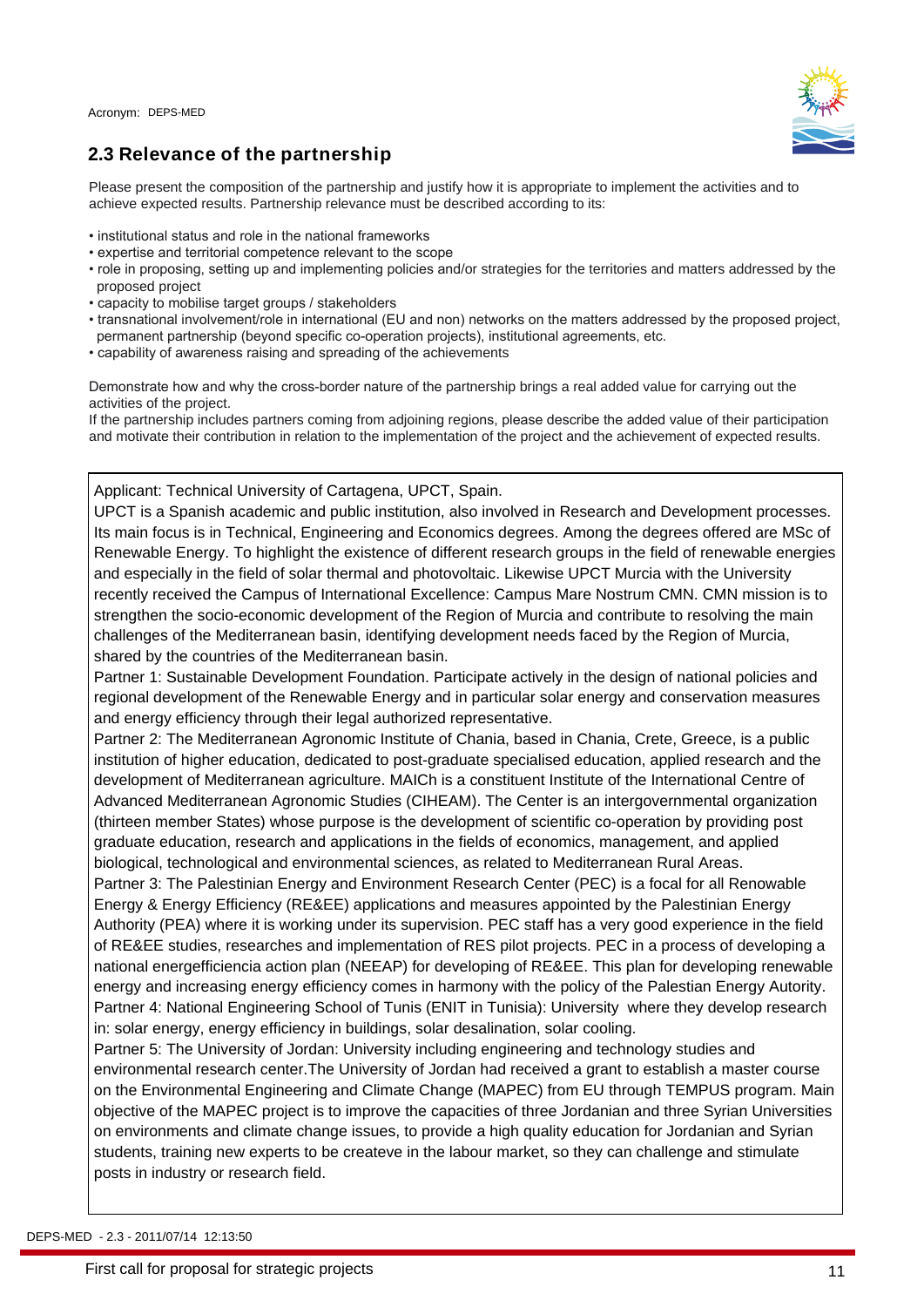

### **2.4 Relevance to the targeted topic of the call for proposals**

Demonstrate the relevance of the project to the targeted topic explaining the cross-border impact at Mediterranean Basin level.

1) There exists a clear link between access to energy and poverty alleviation. Exclusion from clean, safe energy services hampers local efforts to improve the quality of rural education, health assistance and other community-based services. Access to electricity has positive impact for basic activities like lighting for extended working, learning or entertainment time, powering small scale industrial facilities, water-pumping for human consumption or irrigation. It has also been demonstrated that the improvement of the Human Development Index (HDI) is strongest for the first kilowatt-hour, reflecting that the poorest communities will strongly benefit from even a minimal electricity input; furthermore, above a threshold of 20GJ per capita per year the increase in energy consumption does not have a significant impact in the HDI. The project will address this issue by promoting the use of renewable sources of energy (in particular solar thermal for heating and cooling and solar photovoltaic for electricity generation). The proposed systems to be built are demonstrators in public buildings that will provide energy to basic services, but at the same time will encourage the introduction of this "new" technologies to a wider public.

2) Sustainability is not yet assured in many autonomous energy installations; this is especially evident in electricity installations and there exist a large number of rural electrification projects where the systems end their operation well before the initial expectations. In order to understand this problem, several issues like reliability, maintenance and availability of system spare parts have to be addressed. Two levels of approach should be established; first, a local or regional level within each country; secondly, a national level including also some international cooperation. The project will guarantee the sustainability of the project by three means: first, providing technical expertise and formation to local technicians, both directly in the target countries and indirectly by the students that will take the MSc in Renewable Energy at UPCT and then deliver the formation to the local technicians; secondly, the design, building and maintenance of the Solar Thermal and Photovoltaic systems will be accomplished by international technical support and cooperation, but also with the direct commitment of local communities, including user's associations and local technichians; and finally, all supply appliances, including PV modules will be, if possible, bought in the local market, and if not possible in the Mediterranean environment.

3) At the local or regional level, the rural electrification system will need that the local community provides part of the essential installation and maintenance work, and therefore some social organization has to be developed; on the other hand if some previous social organization already exists in the community, the new energy system is more likely to be sustainable in the long term. These matters are embraced in the global concept of system dependability, which was created for the particular case of photovoltaic rural electrification but can be extended to other means of electricity and/or energy generation. The project will perform research on non-technical issues, such as social organization, networks of support between communities, the existence of local and regional markets; the result of this research will help to link the global aim and particular tasks of the project to the aspirations of the community, with a strong focus in designing the systems in order to supply the demands of the community.

On a national level, the network that creates a supply market for the energy systems at the regional level can evolve from simply importing the system parts and assemble them in the local community in the first stage, to the national fabrication of the systems if a real horizontal technology transfer is accomplished. The project will create the foundations of a real horizontal technology transfer, which in medium term could create a industry to supply the markets with systems manufactured in South Mediterranean area.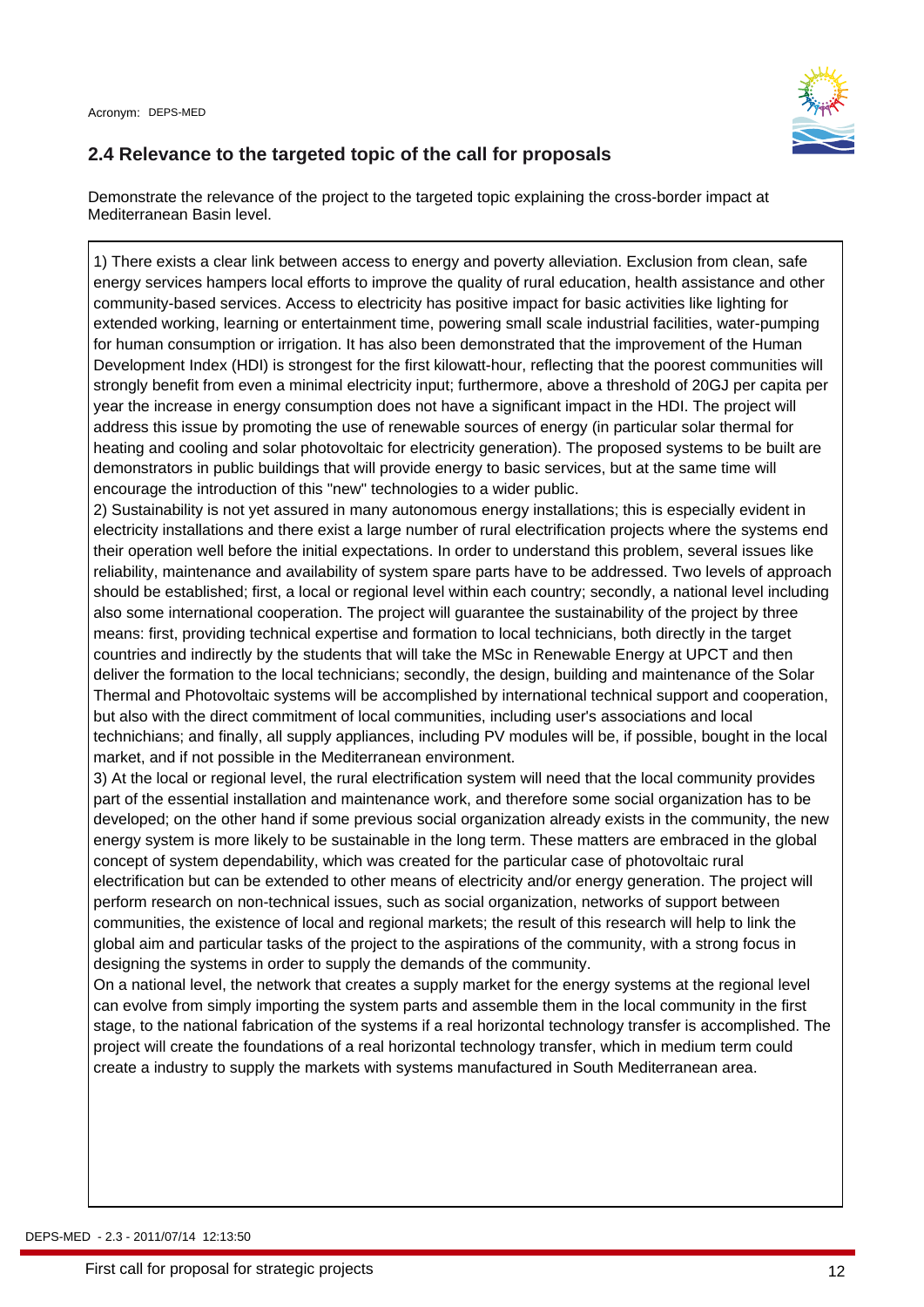

### **2.5 Relevance to the particular needs and constraints of the target country/countries, region(s) and/or relevant sectors**

- Identify clearly the specific pre-project situation in the target countries, regions and/or sectors (include quantified data analysis where possible).
- Provide a detailed analysis of the problems to be addressed by the project and how they are interrelated at all levels.
- In addressing the point above, refer to any significant plans undertaken at national, regional and/or local level relevant for the project and describe how the project will relate to such plans.

#### Murcia (Spain):

Extensive technical knowledge and involvement in the sectors of education, social and environmental business sector at regional and national levels. Expertise in some R+D groups in Solar Thermal and Solar PV engineering, with activities ranging from research in new concept devices to deployment and monitorization of fully functional systems, both stand-alone and grid connected (more than 30 scientific publications in the past few years by the researchers directly involved in the present project). Perspective: clear continuity in technological development from the achievements in electricity generation and use for cold PV solar energy to consumption and to the extent and spread of solar air conditioning. This projects have been recently funded by national and international funding bodies.

There has been a network of 10 facilities for cold generation from solar thermal hospice Agency Energy Management in the Region of Murcia (ARGEM) and the Institute for Diversification Energy Savings (IDAE) currently in disuse for lack of resources, this plan will continue injecting the necessary resources and technology. In PV self-consumption is a draft Royal Decree in Spain, there is a report by the National Energy Commission on the grid connection of small PV power continent and announced standards and specifications for the future of self-consumption contemplated by this project.

#### Crete (Greece):

There is need to explore other technological applications in solar thermal energy other than the exclusive use in HWS. There is widespread ignorance of the technology of cold generation from solar thermal systems and micro power generation for isolated applications in the field of agriculture (greenhouses automation and air conditioning, extraction of groundwater, irrigation automation and communications ...)

#### Palestine:

High involvement of the Palestian Authority driven by the scarcity of energy resources, its instability and the need to supply basic services and necessities (hospitals, communications, schools, isolated areas...). The Palestian Authority aims at developing the energy sector, finding more sources of renewable energy, and increasing energy efficiency in order to reduce the reliance of the energy importation from Israel and reduce the GHG produced by the utilization of conventional sources of energy.

#### Tunisia:

As constraints highlight the current political situation after the recent changes in the country and as a need to define a sustainable energy policy. Areas of interest would be the tourism industry services and isolated communities.

Jordania: Although the political situation does not seem to be as unstable as in the case of Tunisia and Egypt, the political instability of neighboring countries can affect the country's energy policy it seems necessary to define sustainable energy policies and not dependent on other neighboring countries. Also areas of concern would be the tourism industry services and isolated communities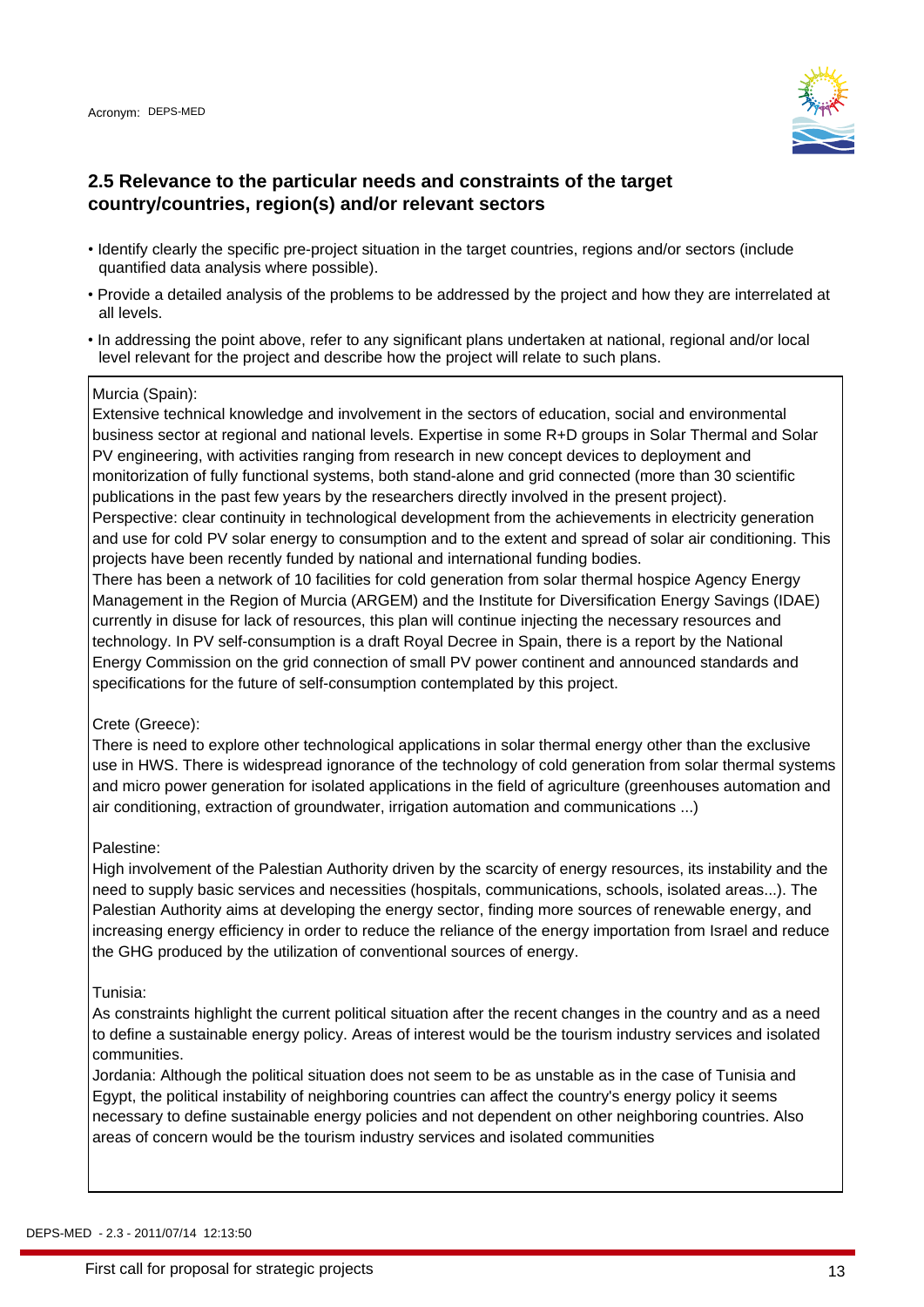

### **2.6 Relevance to the target groups and final beneficiaries, their needs and constraints and how the project will address these needs**

- Provide a detailed description of the target groups and final beneficiaries and estimated number.
- Identify the needs and constraints of the target groups.
- Demonstrate the relevance of the project to the needs and constraints of the target groups / final beneficiaries in general, and how the project will provide the desired solutions, in particular for the targeted beneficiaries.
- Explain any participatory process ensuring participation of target groups and final beneficiaries.

The sustainability of any project, and in particular technical projects is not assured only by technical parameters. The involvement of the target beneficiaries, stakeholders and the broader community is mandatory in order to guarantee the long-term sustainability of the project.

As already explained in section 2.4-2), the Project will provide means to the participation of local communities. The beneficiaries will provide information (via questionnaires and semi-structured interviews) in order to stablish a "size" for the systems. Local engineers, technicians and workers will be employed to build the systems. In principle, since most of the proposed Solar thermal and Photovoltaic systems will be installed in public buildings and should have a demonstration effect, it is expected that not big differences in sizing will be obtained and a standard design could be shared for all the systems (in all cases the design will comply with the EU Universal Technical Standard for Solar Home Systems developed in the framework of the European project THERMIE-B SUP-995-96).

The target groups will be small communities in rural or periurban areas which lack access to modern means of energy generation (in particular which are not grid-connected). The initial plan (subject to modification according to demands of local communities) is to build at least 10 combined Solar thermal and photovoltaic systems, 5 of them stand-alone and 5 grid-connected in each of the three South Mediterranean countries (Palestine Tunisia and Jordan, totalizing 30 systems), and additionaly two R+D and 10 demonstrator facilities will be built in Murcia and Crete. The number of beneficiaries, through its link to the public buildings to be provieded with energy supply (Schools, Small Medical Centre, Communal Centres, Sports Facilities) is around 500 people for each system. This brings the total of potential beneficiares up to 15000 people.

Also, local or regional small businesses and Small or Medium Enterprises (SMEs) will benefit from the Project, since the target is to build all the energy systems using local suppliers of components, and create a maintenance network for the systems based in local markets.

Finally, two groups of more direct beneficiaries are:

1) The students from the countries that will attend the MSc in Renewable Energy offered by UPCT (Spain). It is proposed that 2 students per country (Greece, Palestine, Tunisia, and Jordan) will attend the MSc course during the second and third year of the project. This amounts to a total of 16 students, direct beneficiaries of the project.

2) These students will organize and participate, once they get their postgraduate MSc qualification, in local workshops that will help to extend their expertise to local technicians. International technical support will be provided to this workshops. During the project it is proposed that the local workshops will be held during the third year of the project (with students graduated the second year), bringing the beneficiaries to around 180 (2 workshops per country for 30 local students each). These workshops could continue beyond the time-line of the project, via engagement of local associations, entrepeneurs, SMEs and institutional partners.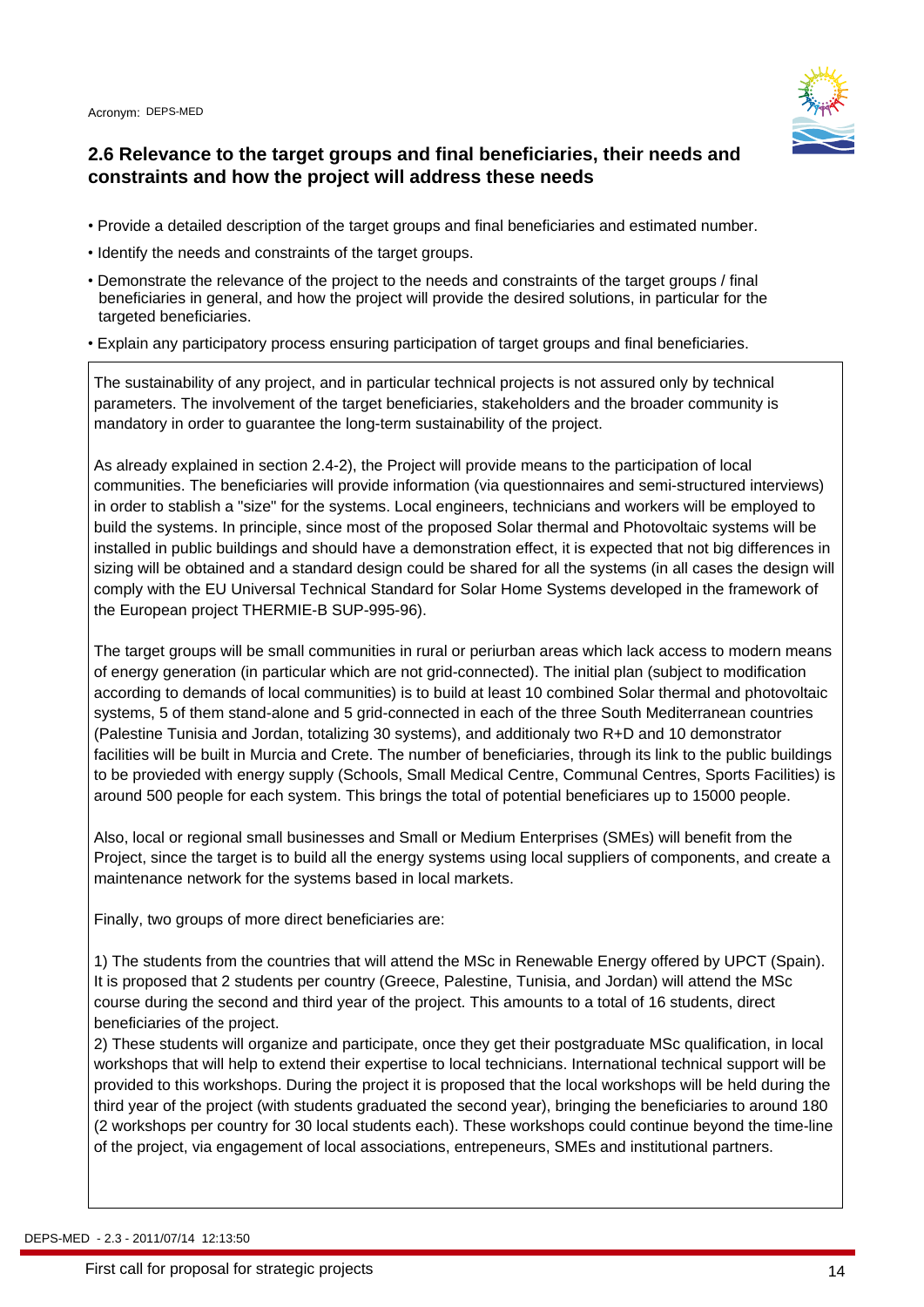### **2.7 Innovative character**

Demonstrate that the project is innovative in relation to the targeted topic and territories

There has been a large number of projects devoted to the building of Solar Thermal and Photovoltaic systems in the Mediterranean basin since the late 1970's. The innovation of the proposed project is contained in the following issues:

1) The participation of the local communities in the identification of energy demands and system size and design is strongly encouraged. Also local networks and markets will be taken into account, and when possible, they will participate in the supply of the system components, spare parts and maintenance. The project addresses the formation of local technicians in order to strenghten local SMEs and user's associations. This will facilitate the long-term sustainability of the systems and its wider promotion. 2) The project will work with conventional technologies, (Si based for PV), but will also explore other emerging technologies, some of them already in the market (for PV, thin film CdTe and a-Si:H), and others in R+D stage (organic polymeric technology). This later technology open the possibility of local manufacturing of PV modules, since the technology is strongly scalable, requires much less capital investment than other conventional technologies, and present some advantages for IP issues. 3) The design and installation of 40 similar systems will allow to perform studies of sustainability and dependability, taking into account technical and non technical parameters in order to identify the causes of failure well before the technical lifetime of the systems (which is usually the case) and provide recommendations in order to gurarantee long-term sustainability of the systems.

4) Explore energy policy issues and analyse its impact on access to energy and promotion of renewable energies, for rural and periurban communities, but also at regional and national level.

### **2.8 Synergies with other initiatives/projects**

- Define synergies with other major initiatives and, in particular, EU and national funded projects addressing the same problem at national, regional level both in EU MC and MPC.
- Where the project is part of a larger programme, clearly explain how it fits or is coordinated with this programme or any other planned project. Specify the potential synergies with other initiatives, in particular from the European Commission.

- Technical University of Cartagena is part of International Excellence Campus, Campus Mare Nostrum CMN. The CMN will be the central axis of the region's socioeconomic development and international reference in teaching, research and technology transfer. CMN's proposal will promote territorial cohesion and promote innovation in the production structure in the Mediterranean basin. CMN work toward achieving a sustainable regional development model, exportable to other countries in the Mediterranean. Therefore the objectives of the CMN are clearly coincident with the objectives of this project there are important synergies - Sustainable Development Foundation has extensive experience in national as well as other Latin American - Mediterranean Agronomic Institute of Chania MAICh organises specialised courses and seminars, both at the Institute itself and in the third countries of the Mediterranean and Balkan regions, coordinates research networks in European and Mediterranean countries that address high priority topics contributes to regional and local development through innovative actions that represent E.U. initiatives or regulations (ECOS-OVERTURE, Article 8, FEOGA, etc), implements Euro-Mediterranean Partnership Cooperation programmes (AIDCO in the MEDA programme).

- The Palestinian Energy and Environment Research Center (PEC): Participates in European projects: Energy diagnnoses in Mediterranean basin CERTIFY (as a partner). International Cooperation for Strengthening of Palestine on Integration of Solar Techologies into Buildinds (INCO-PALSOL as applicant) - The University of Jordan had received a grant to establish a master course on the Environmental Engineering and Climate Change (MAPEC) from EU through TEMPUS program. It is coordinated by the Energy Center (EC) and involves Jordanian and Syrian universities as partners.



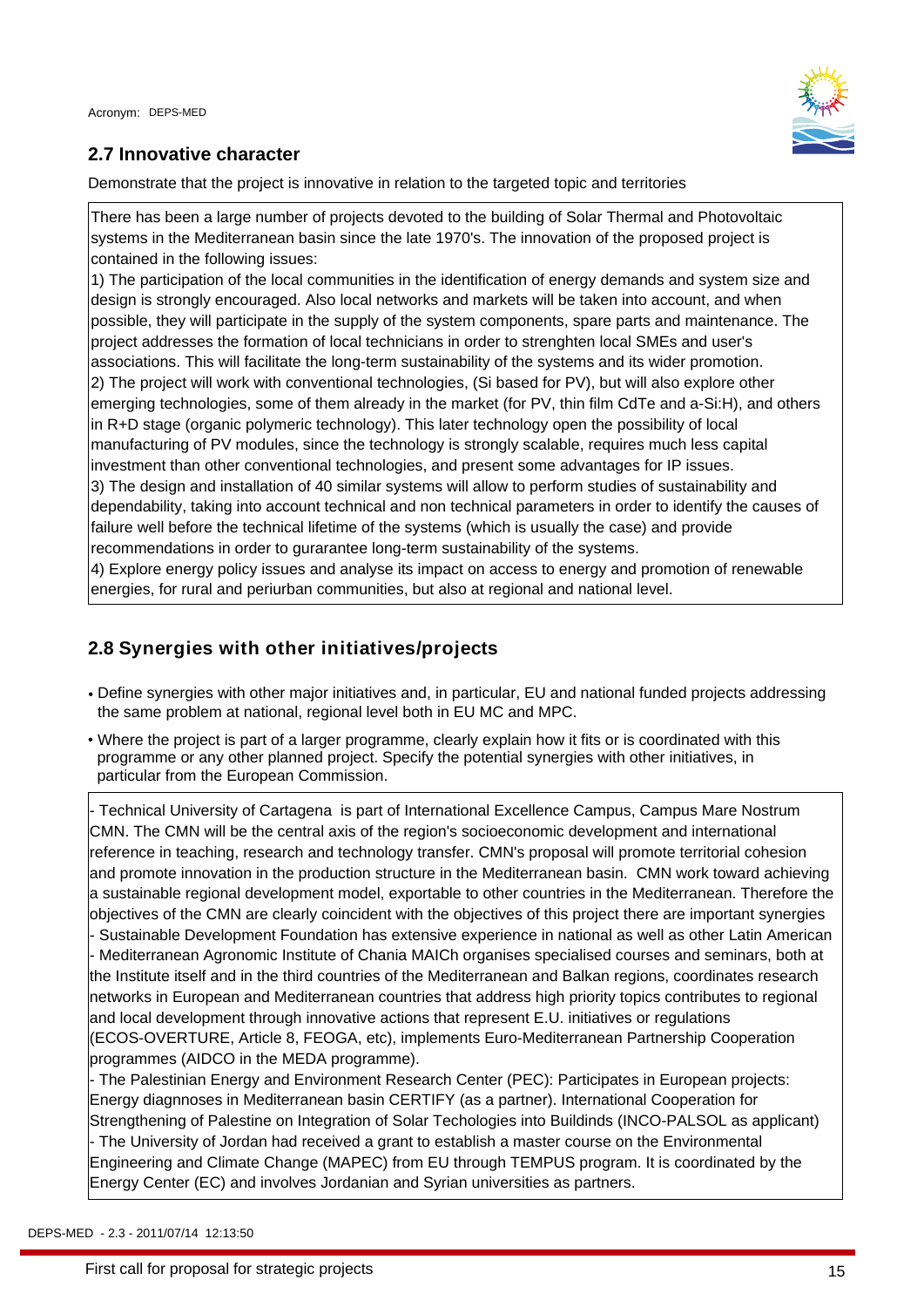## **3. Design of the project**



### **3.1 The methods of implementation and reasons for the proposed methodology**

Please provide the following information:

- where the project is the prolongation of a previous project, explain how the project is intended to build on the results of this previous project. Give the main conclusions and recommendations of evaluations that might have been carried out
- the role and participation in the project of the various actors and stakeholders (applicant, (local) partner(s),
- target groups, local authorities, etc.), their added value and the reasons for which these roles have been assigned to them
- the attitudes of all stakeholders towards the project in general and the activities in particular
- describe external factors to be taken into account

This is a new project, that will be accomplished within 3 years.

The Project stages can be grouped according to the kind of work, and are briefly described below. A full list of the task involved in each Stage will be supplied in the Second Stage submission.

Stage I: Analysis of the development of energy policies in the different partner countries and population access to energy supply. Special attention will be devoted to policies for the promotion of renewable energy and in particular Solar Thermal and Solar Photovoltaic. Carried out actions and obtained results: Meetings with the partners to learn the real situation in terms of energy in each one, carrying out questionnaires, semi-structured interviews with stakeholders, debate. Analysis of results of energy access demand survey.

Stage II: Determination and specification of the pilot actions to develop with every partner. This will include: -Development of the pilot actions both in thermal solar energy and photovoltaic solar energy with all Partners. - Raising awareness strategies, training, spreading and reporting in different levels, such as business, education. This will provide details for system design and specification. Also a detailed risk assessment and alternative paths to accomplish objectives will be carried out.

Stage III: System design, building and running. This stage involves mainly technical work. All the 30 facilities in the Southern Mediterranean countries should be completed by the end of the second year; ten in Palestine, ten in Tunisia and ten in Jordan. The supply of system components will be when possible, in the local market. If this could not be the case, then Mediterranean market will be explored. Local technicians and workers will participate in the design, building and maintenance of the facilities.

Stage IV: Since the beginning of the project, two combined solar thermal and PV facilities for R+D purposes will be designed and built in Murcia and Crete, and additionaly 10 facilities similar to the ones deployed in Stage III for control purposes. This facilities will provide a benchmark for testing different technologies, and will include full monitorization of the technical parameters of the facilities as well as environmental parameters of the location. Life Cycle Analysis and Economical Assessment of different technologies will be accomplished. This will provide a measure for the 30 smaller systems to be built in Palestine Tunisia and Jordan and will allow to calculate the quantitative impact in Climate Change Mitigation.

Stage V: Business stimulus. Generating initiatives. Involving local associations and SMEs in the solar energy sector from the different areas participating in the project and promoting the business fabric in those areas where it is not developed. This activities are of special importance for the maintenance stage and will have a strong impact in the long term sustainability of the systems.

Stage VI: Evaluation and recommendations. Detailed evaluation report of the project will be performed, both during the project (continuous evaluation, with feedback reports every 6 months) and a full final evaluation report with recommendations for future activities.

The students that will attend the MSc course at UPCT-Spain will be involved in Stages I, III, IV and V.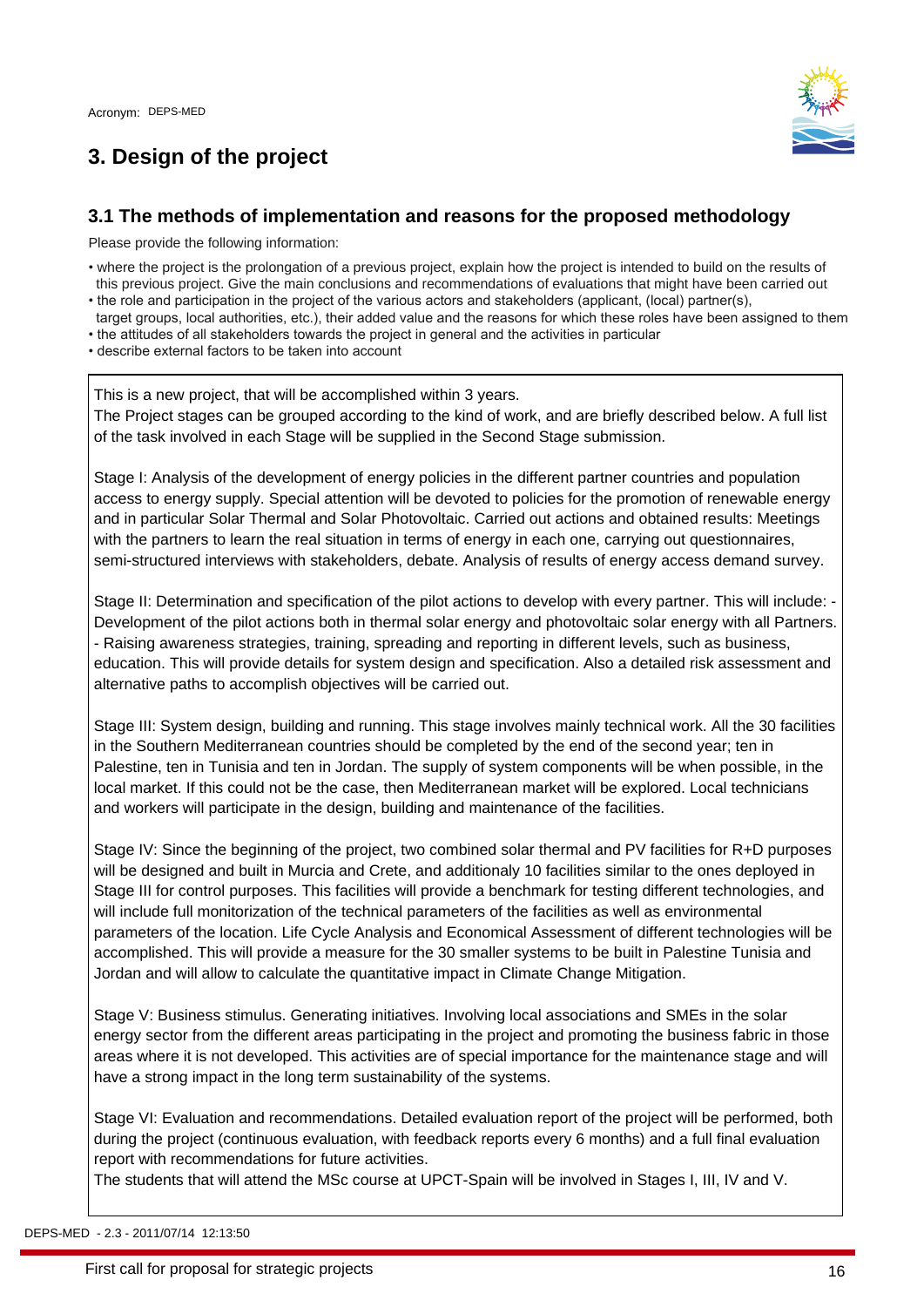### **3.2 Feasibility of the project**



 Provide a brief description of the proposed activities including, where relevant, background information that led to the presentation of this proposal. This should include:

- a description of their effectiveness, duration and quantified outputs
- involvement of any implementing partners, their role and relationship with the applicant
- other possible stakeholders (national, local government, private sector, etc.), their anticipated role and/or potential attitudes towards the project
- the current maturity of the project from the technical (feasibility studies, designs, etc.), financial (financing secured), and administrative (authorisations, EIA, land purchase, etc.) point. Provide official references of the mentioned documents

The project comes from the Sustainable Development Foundation (FDS) in collaboration with the Technical University of Cartagena (UPCT) from the key ideas developed from FDS on other projects for the promotion of RES.

The UPCT been developing for years of training and R & D in the field of Solar Energy, in different areas, evidence of this is the MSc in Renowable Energy that develops in the UPCT.

-Other possible stakeholders: Lend expertise in the area in which they develop, university training and R&D with the University of Murcia, citizen's movements: Solar Action, Entrepreneurial business organizations: National Association of Photovoltaic Industry and National Association of Solar Thermal Industry and evaluation and monitoring with the collaboration of the Observatory of Sustainability of the Region of Murcia and Observatory of Sustainability in Spain.

The project is feasible. It will be accomplished within 3 years and will have clear outputs that are demonstrators of each step achievements. In particular, a list of main deliverables and means of verification are (including approximately the month of delivery):

1) Completion of initial survey with beneficiaries and stakeholders. Questionnaires and interviews processed. Attitude of local beneficiearies and stakeholders is anticipated as positive. Deliverable: Two reports, one focussed on energy demands, the other with more broader focus. Months: 6 and 12.

2) Definition of system design size, main parameters for the Solar Thermal and Photovoltaic systems to be built in the Southern Mediterranean contries. Book of specifications for each of the systems (taking into account output of 1 and specific location). Deliverable: 30 Books of Specifications. Month: 10.

3) Technological demonstration system design. These two systems will be built in Murcia and Crete (which will include at least three different PV technologies and cooling/heating Solar Thermal facility). Deliverable: 2 Books of Specifications. Month 10 (this design work is more complex, but can start from Month 1, without the need to take into account outputs of 1)

4) Building of local energy systems in Southern Mediterranean countries. This is the main Milestone of the project. Deliverables: 30 combined Solar Thermal and PV systems, 10 in Tunisia, 10 in Palestine, 10 in Jordan. Month: 24

5) Building of the technological demonstration systems in Murcia and Crete. Also can be considered a Milestone of the project. Deliverable: 2+10 systems, including full monitorization. Month: 24

6) Students completion of the MSc course, with at least 90% of success in achieving the qualification. Deliverables: 8 students get their MSc in month 20 and other 8 students get their MSc in month 32.

7) Local workshops to be held in Tunisia Palestine and Jordan. Deliverable: 2 Workshops per country. Month 30.

8) Maintenance work on the built systems during the third year of project. Identification and analysis of system failure. Deliverable: Report. Month: 34

9) Study and analysis of policy and market issues in all contries. A good attitude of local, regional and national governement is anticipated that will be positive. Deliverable: Report. Month 34.

10) Diffusion activities (a variety of them, such as publication of leaflets, lay reports and setting up a web site). Several deliverables provided throughout the duration of the project, including scientific publications. 11) Evaluation activites of the project. Deliverable: Report. Month 36.